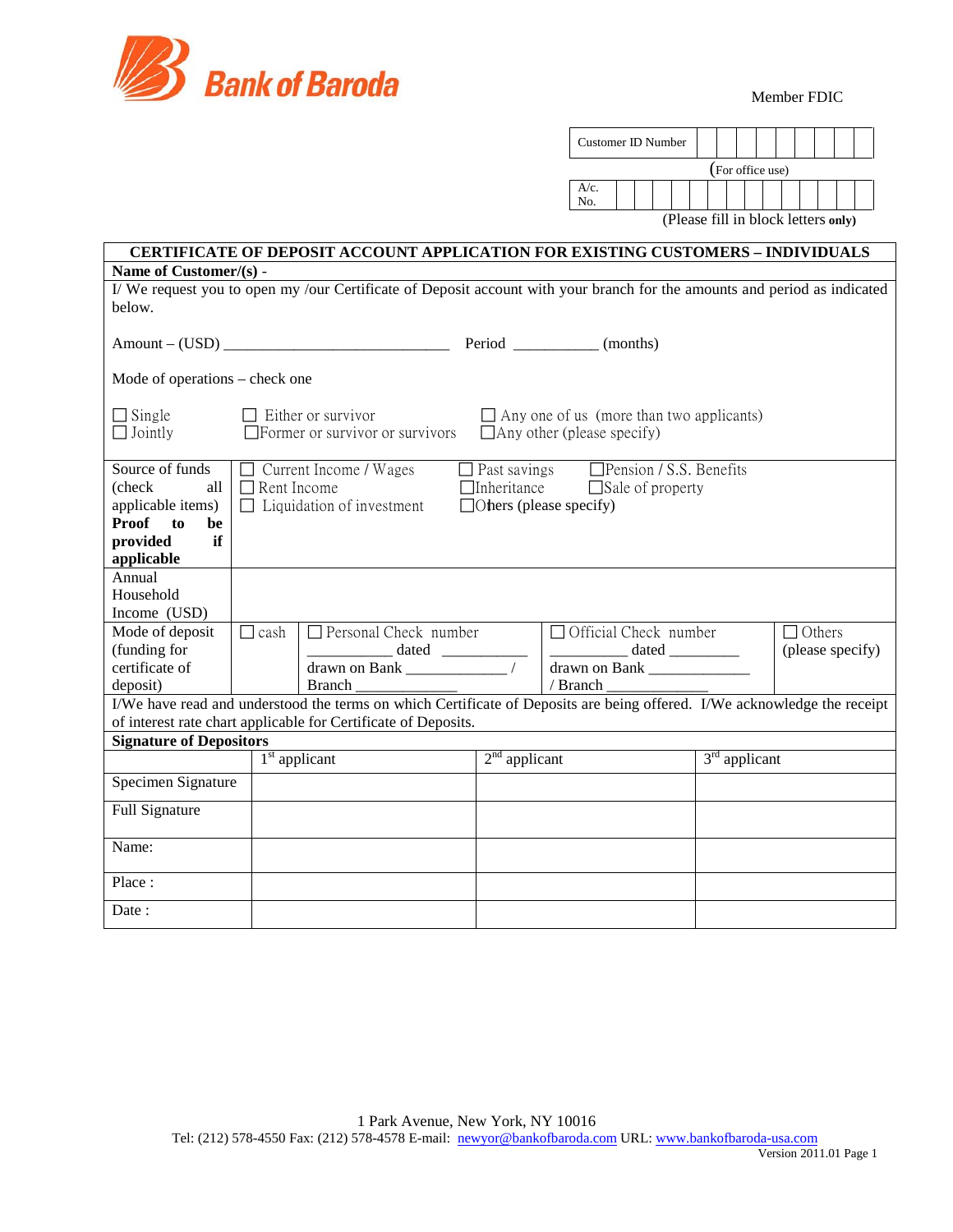

Member FDIC

| Customer ID Number |  |  |  |  |  |  |  |  |  |
|--------------------|--|--|--|--|--|--|--|--|--|
|--------------------|--|--|--|--|--|--|--|--|--|



### **Designation of Beneficiary /Payable on Death (POD) Supplemental Agreement to Accompany Signature Card**

- 1. I/ We wish to designate the Beneficiary (ies) as detailed below for all my account numbers with this customer identification number, including result from rollover of those account(s).
- 2. We understand that:

A Payable on Death account is an account payable to the Account Holders during their lifetimes, and upon the death, of the last Account Holder, ownership passes to the named POD payee(s). The POD payee(s) have no present right of withdrawal.

The account will be subject to the Multiple Party Deposit Account Act, all other laws, regulations and rules of the Bank, the Untied States government and State of New York, and changes in any of the foregoing that may in the near future become effective.

- o Where there are two or more Account Holders, each Account Holder has a right to payment from the account. Each Account Holder owns his or her net contribution. In the absence of proof of net contribution and unless the Account Holders have specifically otherwise agreed, each Account Holder will own an equal share of the account during his or her lifetime. Upon death of an Account Holder, the surviving Account Holders will continue to own his or her proportionate share of the account. The share owned by the deceased party will be shared equally by the surviving Account Holders. Upon the death of the sole surviving Account Holder, the account will belong to the POD payee(s).
- o Where there are two or more POD payee(s), the account will belong to the payee(s) who survive all Account Holders. Unless otherwise specifically stated in the account by the Account Holders, each surviving POD payee will own an equal share of the account. Unless specifically stated in the account by the Account Holders, upon the death of a surviving POD payee, the remaining POD payee(s) will not own any portion of the deceased payee's share of the account.
- 3. If an account Holder wants to change the form of this account, the Account Holder must notify the Bank in writing.

|                         | 1 <sup>st</sup> Primary beneficiary | $2nd$ Beneficiary (optional) |
|-------------------------|-------------------------------------|------------------------------|
| Name (in block letters) |                                     |                              |
| SSN                     |                                     |                              |
| Relationship            |                                     |                              |
| Percentage share        |                                     |                              |
| Date of Birth           |                                     |                              |
| Address                 |                                     |                              |

- 4. I /we understand that Bank is expressly relying on information given herein above and shall have no liability or responsibility whatsoever, for any claims arising from the Bank's actions hereunder and the Bank shall be fully indemnified for any or all losses, damages, costs etc. This release and indemnity shall be binding on my/ our respective estates as well.
- 5. I / we understand that this designation of beneficiary (payable on death) will be effective on the date of receipt by Bank of Baroda and will supersede any previous designation of beneficiary that I /we might have made. I/we have the right to change this designation and designate new beneficiary at any time by writing to Bank of Baroda, New York branch.

| <b>Signature and names</b> |                 |                 |  |  |  |
|----------------------------|-----------------|-----------------|--|--|--|
| $1st$ applicant            | $2nd$ applicant | $3rd$ applicant |  |  |  |
| Signature                  |                 |                 |  |  |  |
|                            |                 |                 |  |  |  |
| Name                       |                 |                 |  |  |  |
|                            |                 |                 |  |  |  |
| Date                       | Place           |                 |  |  |  |

 1 Park Avenue, New York, NY 10016 Tel: (212) 578-4550 Fax: (212) 578-4578 E-mail: [newyor@bankofbaroda.com](mailto:newyor@bankofbaroda.com) URL: [www.bankofbaroda-usa.com](http://www.bankofbaroda-usa.com/)

#### Designated beneficiaries are as follows